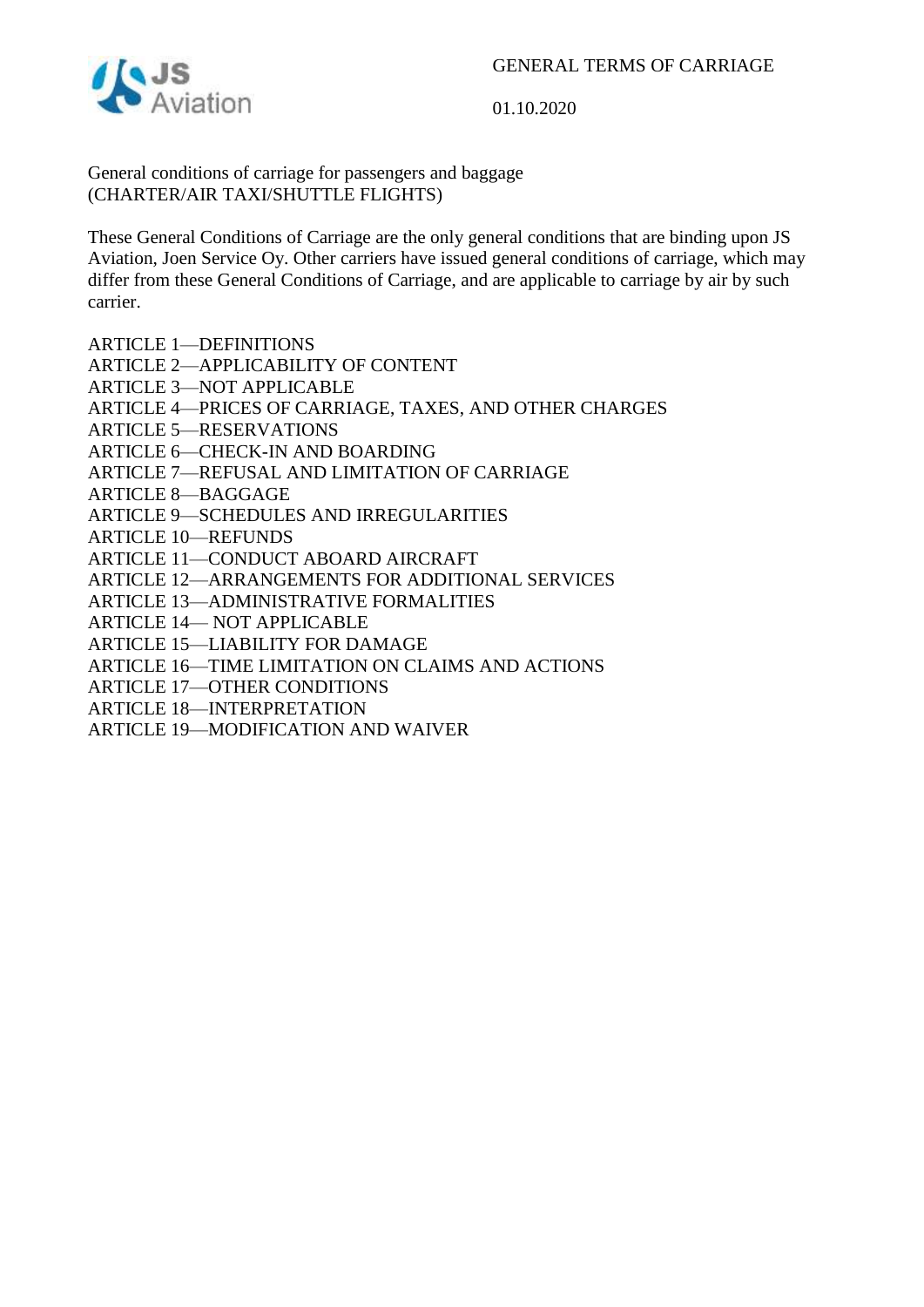

# ARTICLE 1—DEFINITIONS

In these conditions, the following apply:

"We", "our" "ourselves" or "us" mean JS Aviation.

"You", "your" or "yourself" mean any person, except members of the crew, carried or to be carried in an aircraft on the basis of a contract or ticket.

"Authorised Agent" means a passenger sales agent who has been appointed by us to represent us in the sale of air transportation on our services.

"Baggage" means your personal property accompanying you in connection with your trip. Unless otherwise specified, it consists of both your Checked and Unchecked Baggage.

"Conditions of Contract" means those statements contained in or delivered with your Ticket or Itinerary/Receipt, identified as such and which incorporate by reference, these Conditions of Carriage and notices.

"Convention" means whichever of the following instruments are applicable:

(i) The Montreal Convention (1999)

(ii) the Convention for the Unification of Certain Rules Relating to International Carriage by Air, signed at Warsaw, October 12, 1929 (hereinafter referred to as the Warsaw Convention);

(iii) The Warsaw Convention as amended at The Hague on September 28, 1955;

(iv) The Warsaw Convention as amended by Additional Protocol No. 1 of Montreal 1975;

(v) The Warsaw Convention as amended at The Hague and by Additional Protocol No. 2 of Montreal (1975);

(vi) The Warsaw Convention as amended at The Hague and by Additional Protocol No. 4 of Montreal (1975);

(vii) The Guadalajara supplementary Convention (1961) (Guadalajara).

"Damage" includes death, wounding, or bodily injury to a Passenger, loss, partial loss, theft or other damage, arising out of or in connection with carriage or other services incidental thereto performed by us.

"Days" mean calendar days, including all seven days of the week; provided that, for the purpose of notification, the day upon which notice is dispatched shall not be counted; and provided further that for purposes of determining duration of validity of a Ticket, the day upon which the Ticket is issued, or the flight commenced shall not be counted.

"Force Majeure" means unusual and unforeseeable circumstances beyond your control, the consequences of which could not have been avoided even if all due care had been exercised. "Passenger" means any person, except members of the crew, carried or to be carried in an aircraft pursuant to a Ticket. (See also definition for "you", "your" and "yourself").

"SDR" means a Special Drawing Right as defined by the International Monetary Fund. "Tariff" means the published fares, charges and/or related Conditions of Carriage of an airline

filed, where required, with the appropriate authorities.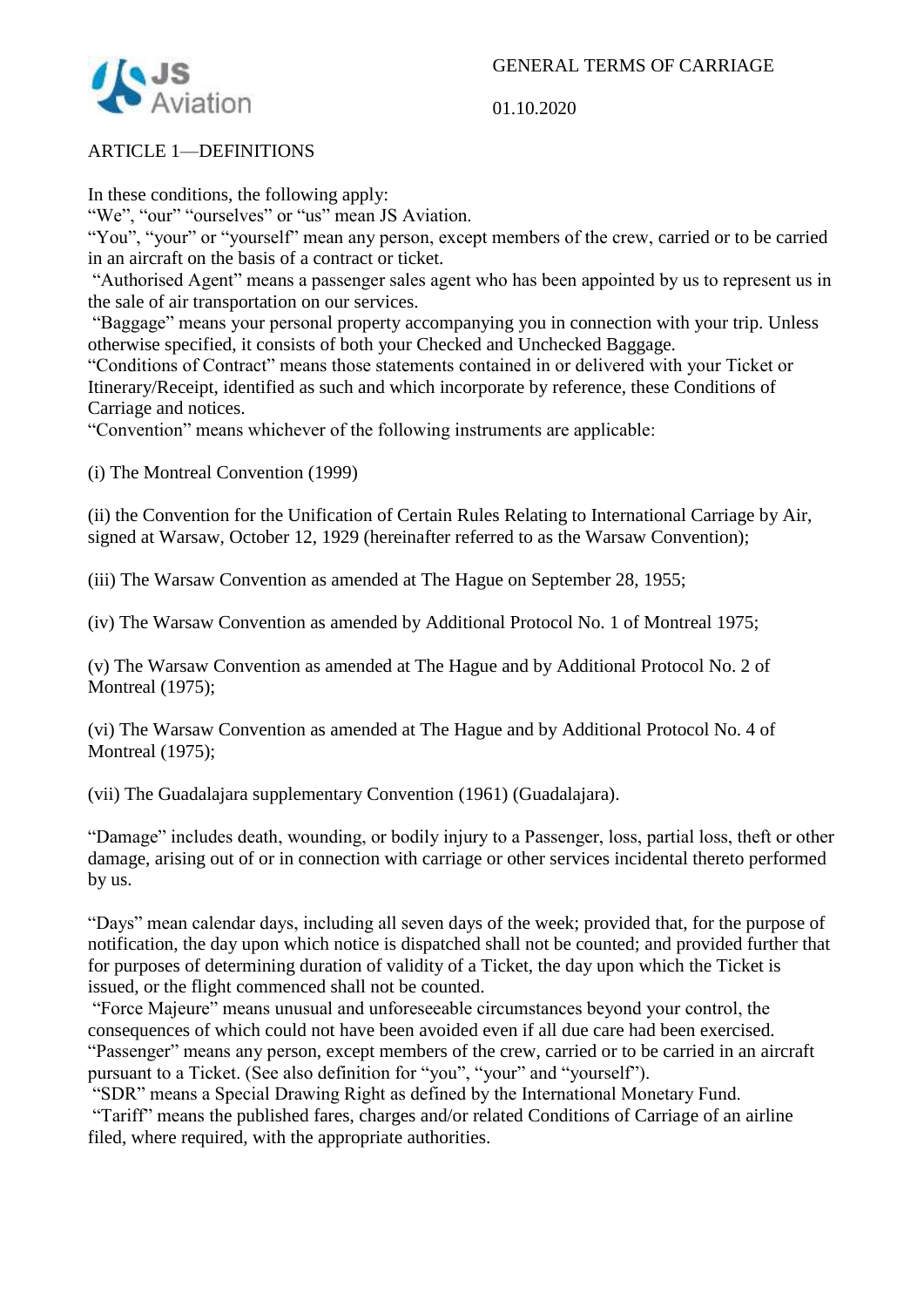

01.10.2020

"Ticket" means either the document entitled "Passenger Ticket and Baggage Check" or the Electronic Ticket, Shuttle flight confirmation & receipt or the Charter Agreement in each case issued by us or on our behalf, and includes the Conditions of Contract, notices and Coupons. "Unchecked Baggage" means any of your Baggage other than Checked Baggage.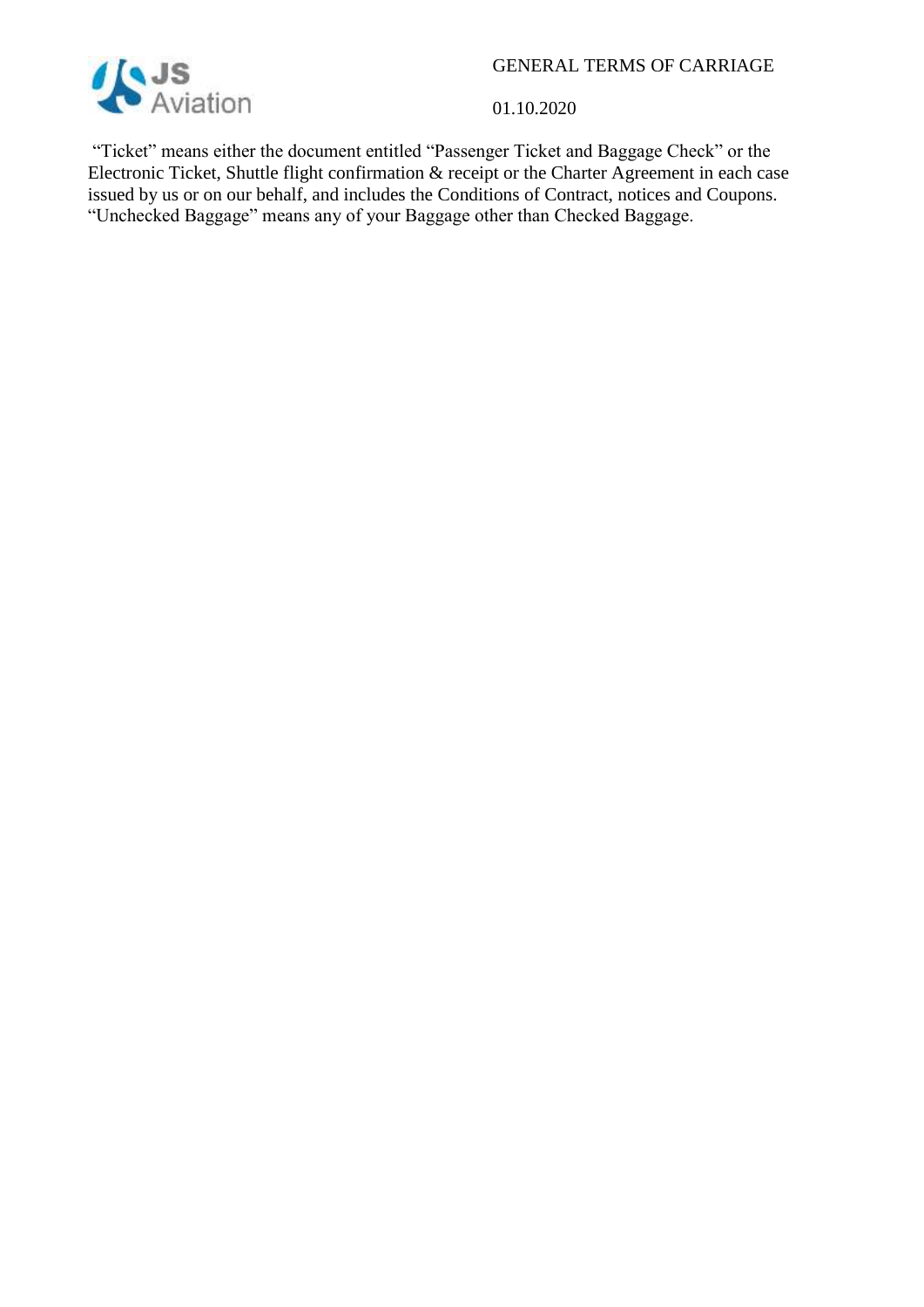

# ARTICLE 2—APPLICABILITY

#### 2.1 GENERAL

Except as provided in paragraphs 2.2, 2.4 and 2.5, our Conditions of Carriage apply only flights flown by us with aircraft operated under the name JS Aviation

#### 2.2 CHARTER OPERATIONS

If carriage is performed pursuant to a charter or air taxi agreement or as a shuttle flight, these Conditions of Carriage apply.

#### 2.4 OVERRIDING LAW

These Conditions of Carriage are applicable unless they are inconsistent with our Tariffs or applicable law in which event such Tariffs or laws shall prevail.

If any provision of these Conditions of Carriage is invalid under any applicable law, the other provisions shall nevertheless remain valid.

#### 2.5 CONDITIONS PREVAIL OVER REGULATIONS

Except as provided in these Conditions of Carriage, in the event of inconsistency between these Conditions of Carriage and any other regulations we may have, dealing with particular subjects, these Conditions of Carriage shall prevail.

#### ARTICLE 3— NOT APPLICABLE

## ARTICLE 4—FARES, TAXES, FEES AND CHARGES

#### 4.1 FARES

Fares apply only for carriage from the airport at the point of origin to the airport at the point of destination, unless otherwise expressly stated. Fares do not include ground transport service between airports and between airports and town terminals. Your fare will be calculated in as agreed in the charter agreement or shuttle flight confirmation & receipt.

#### 4.2 TAXES, FEES AND CHARGES

Applicable taxes, fees and charges imposed by government or other authority, or by the operator of an airport shall be payable by you. The taxes, fees and charges imposed on air travel are constantly changing and can be imposed after the date of agreement. If there is an increase in a tax, fee or charge shown on the agreement, you will be obliged to pay it. Likewise, if a new tax, fee or charge is imposed even after agreement, you will be obliged to pay it. Similarly, in the event any taxes, fees or charges which you have paid to us at the time of agreement are abolished or reduced such that they no longer apply to you, or a lesser amount is due, you will be entitled to claim a refund. We reserve the right to charge a reasonable administration fee for such refund.

#### 4.3 CURRENCY

Fares, taxes, fees and charges are payable in the currency of the country in which the agreement is made, unless another currency is indicated by us or our Authorised Agent, at or before the time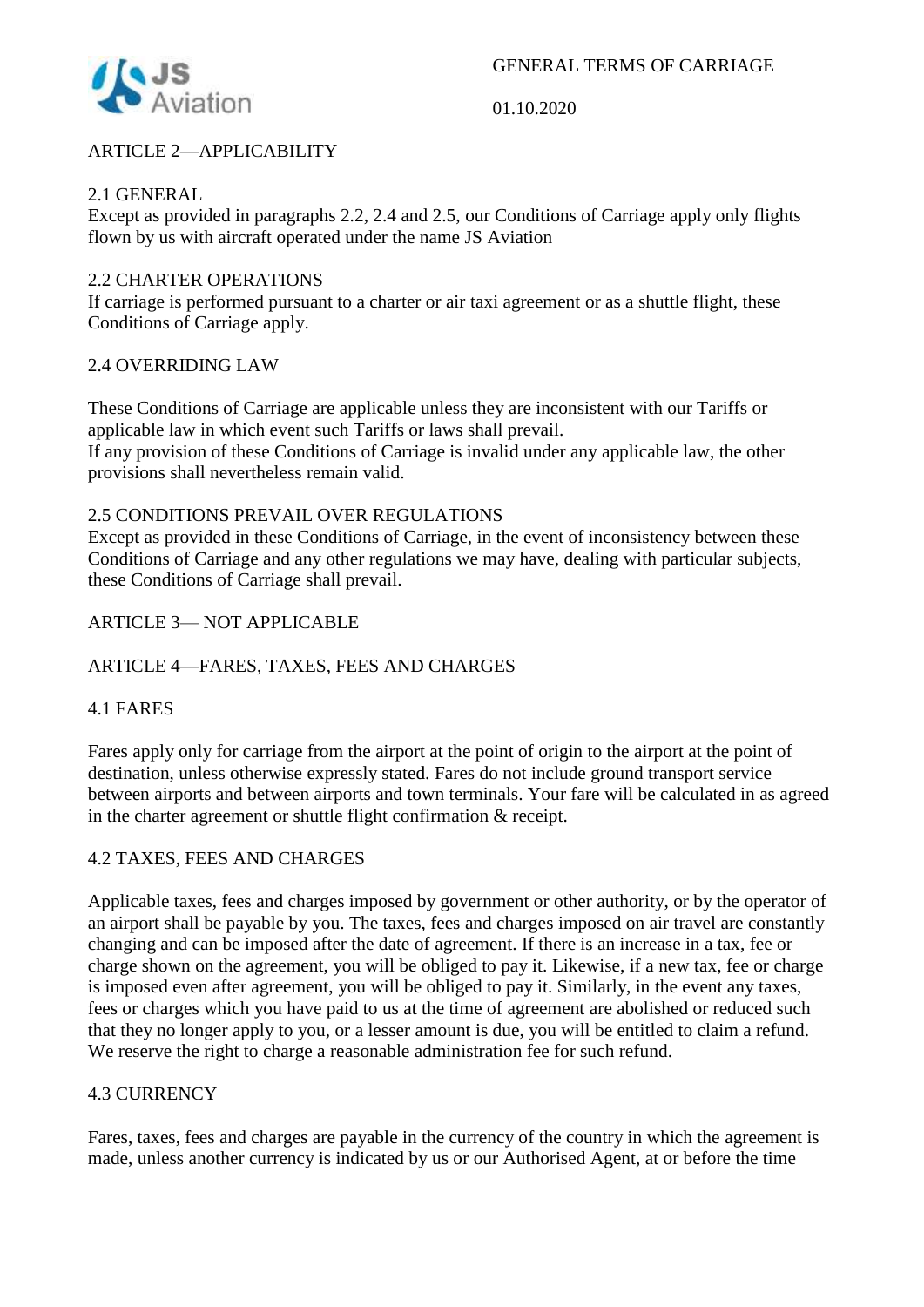



payment is made (for example, because of the non-convertibility of the local currency). We may at our discretion, accept payment in another currency.

# ARTICLE 5—RESERVATIONS

## 5.1 RESERVATION REQUIREMENTS

5.1.1 We or our Authorised Agent will record your reservation(s). Upon request we will provide you with written confirmation of your reservation(s).

5.1.2 The charter agreement or shuttle flight confirmation & receipt may limit or exclude your right to change or cancel reservations.

## 5.3 PERSONAL DATA

You recognize that personal data has been given to us for the purposes of: making a reservation, purchasing a Ticket, obtaining ancillary services, developing and providing services, facilitating immigration and entry procedures, and making available such data to government agencies, in connection with your travel. For these purposes, you authorize us to retain and use such data and to transmit it to our own offices, Authorized Agents, government agencies, other Carriers or the providers of the above-mentioned services.

#### 5.4 SEATING

We cannot guarantee any particular seat. We reserve the right to assign or reassign seats at any time, even after boarding of the aircraft. This may be necessary for operational, safety or security reasons.

## ARTICLE 6—CHECK-IN AND BOARDING

6.1 Check-in Deadlines are different at every airport and we recommend that you inform yourself about these Check-in Deadlines and honour them. Your journey will be smoother if you allow yourself ample time to comply with the Check-in Deadlines. We reserve the right to cancel your reservation without refund if you do not comply with the Check-in Deadlines indicated. We or our Authorised Agents will advise you of the Check-in Deadline for your first flight on us. For any subsequent flights in your journey, you should inform yourself of the Check-in Deadlines. Check-in Deadlines for our flights can be found in our timetable, or may be obtained from us or our Authorised Agents.

6.2 You must be present at the boarding gate not later than the time specified by us when you check-in.

6.3 We may cancel the space reserved for you if you fail to arrive at the boarding gate in time.

6.4 We will not be liable to you for any loss or expense incurred due to your failure to comply with the provisions of this Article. If you are not at check-in or boarding gate by the specified times, you should contact our personnel immediately.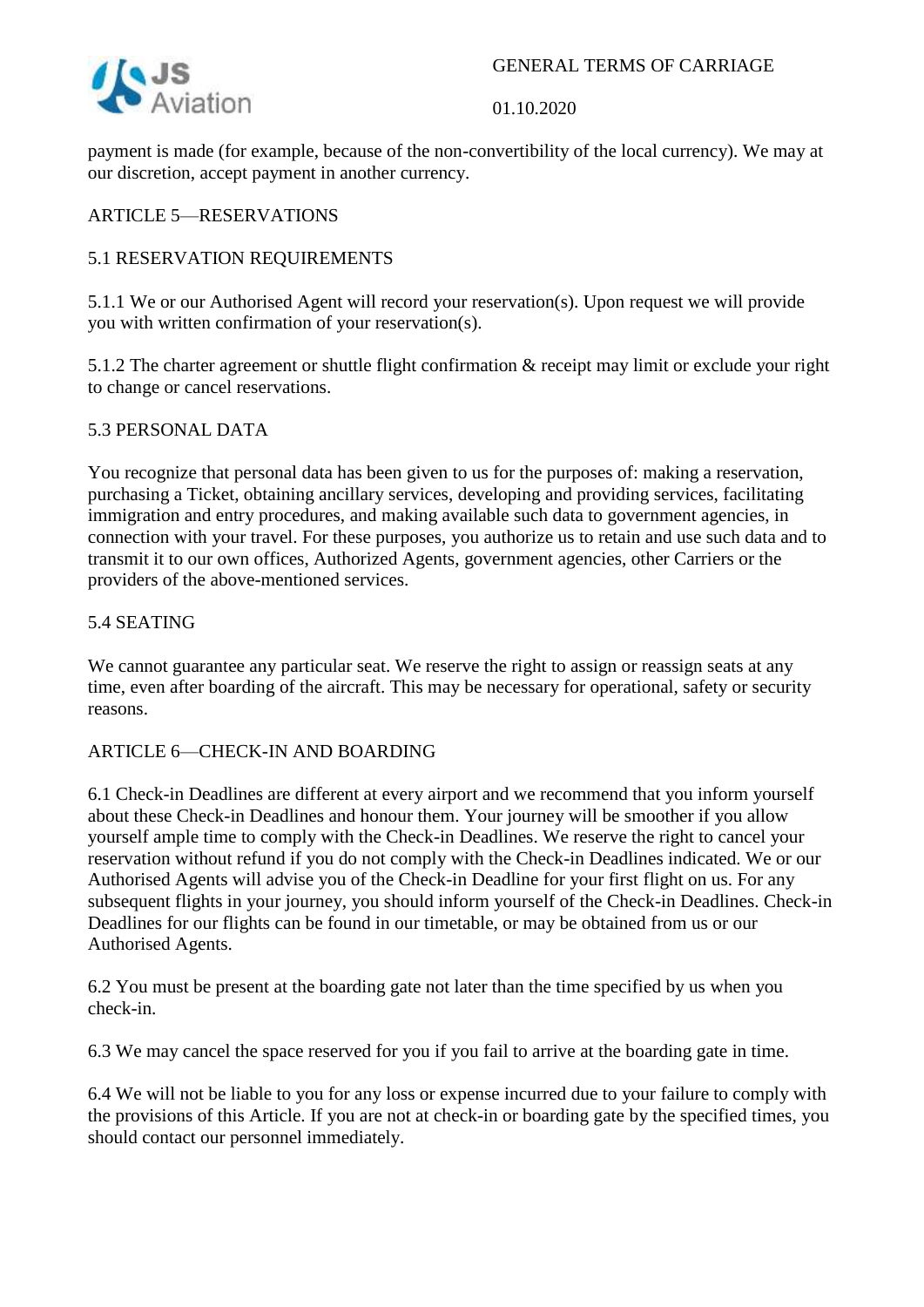

## ARTICLE 7—REFUSAL AND LIMITATION OF CARRIAGE

# 7.1 RIGHT TO REFUSE CARRIAGE

In the reasonable exercise of our discretion, we may refuse to carry you or your Baggage if we have notified you in writing that we would not at any time after the date of such notice carry you on our flights. In this circumstance you will be entitled to a refund.

We may also refuse to carry you or your Baggage if one or more of the following have occurred or we reasonably believe may occur:

7.1.1 such action is necessary in order to comply with any applicable government laws, regulations, or orders;

7.1.2 the carriage of you or your Baggage may endanger or affect the safety, health, or materially affect the comfort of other passengers or crew;

7.1.3 your mental or physical state, including your impairment from alcohol or drugs, presents a hazard or risk to yourself, to passengers, to crew, or to property;

7.1.4 you have committed misconduct on a previous flight, and we have reason to believe that such conduct may be repeated;

7.1.5 you have refused to submit to a security control;

7.1.6 you have not paid the applicable fare, taxes, fees or charges;

7.1.7 you do not appear to have valid travel documents, may seek to enter a country through which you may be in transit, or for which you do not have valid travel documents, destroy your documentation during flight or refuse to surrender your travel documents to the flight crew, against receipt, when so requested;

7.1.8 you present a Ticket that has been acquired unlawfully, has been purchased from an entity other than us or our Authorised Agent, or has been reported as being lost or stolen, is a counterfeit, or you cannot prove that you are the person named in the Ticket;

7.1.9 you have failed to comply with the requirements set forth in paragraph 3.3 above concerning coupon sequence and use, or you present a Ticket which has been issued or altered in any way, other than by us or our Authorised Agent, or the Ticket is mutilated;

7.1.10 you fail to observe our instructions with respect to safety or security.

## 7.2 SPECIAL ASSISTANCE

Acceptance for carriage of unaccompanied children, incapacitated persons, pregnant women, and persons with illness or other people requiring special assistance is subject to prior arrangement with us. Passengers with disabilities who have advised us of the disability and any special requirements they may have at the time of ticketing, and been expressly accepted by us in writing, shall not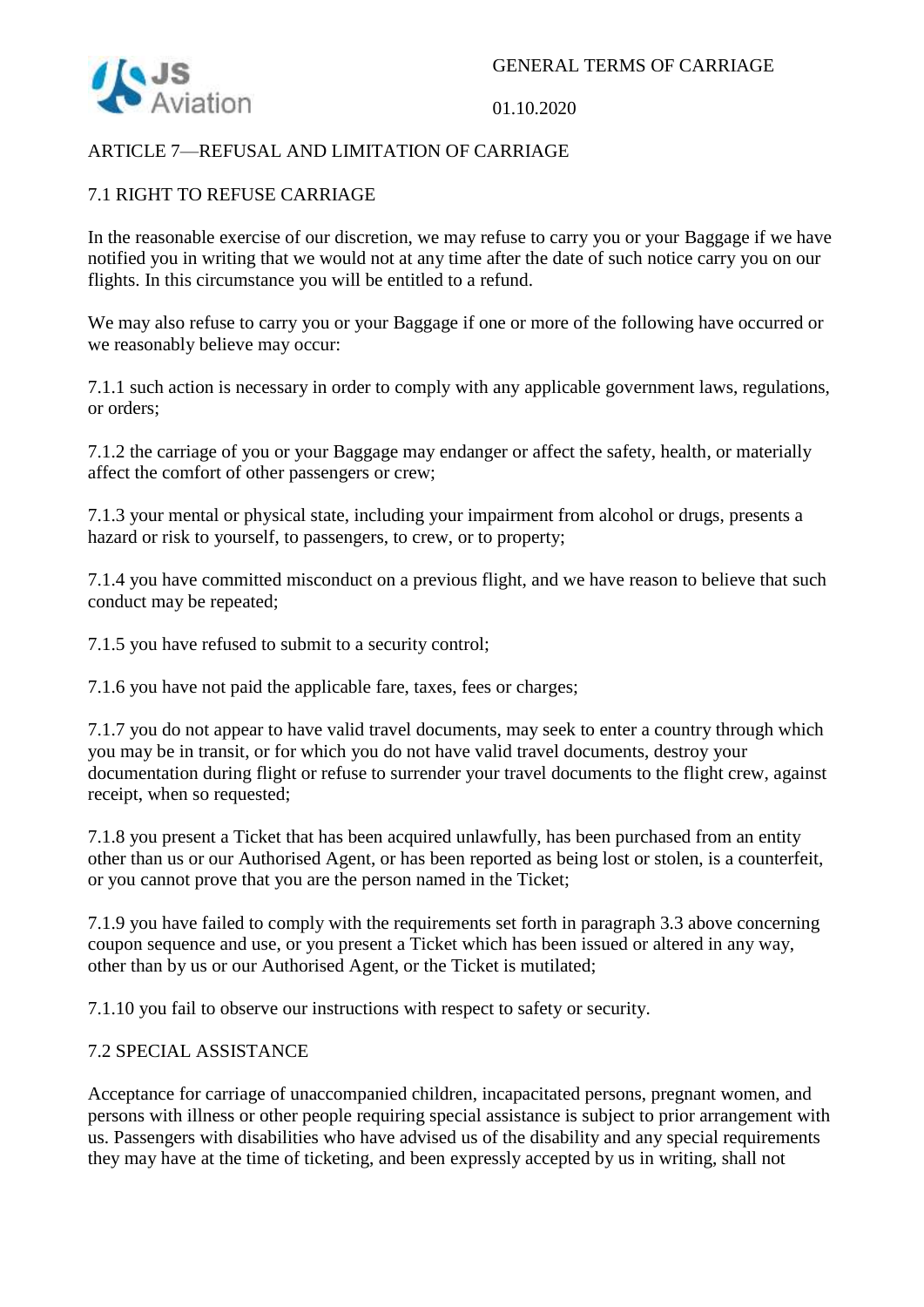

subsequently be refused carriage on the basis of such expressly accepted disability or special requirements.

# ARTICLE 8—BAGGAGE

# 8.1 FREE BAGGAGE ALLOWANCE

You may carry some Baggage free of charge, subject to our conditions and limitations which are available upon request from us or our Authorised Agents.

## 8.2 EXCESS BAGGAGE

You will be required to pay a charge for carriage of Baggage in excess of the free Baggage allowance. These rates are available from us upon request.

# 8.3 ITEMS UNACCEPTABLE AS BAGGAGE

8.3.1 You must not include in your Baggage:

8.3.1.1 items which are likely to endanger the aircraft or persons and property on board the aircraft, such as those specified in the International Civil Aviation Organisation (ICAO) Technical Instructions for the Safe Transport of Dangerous Goods by Air, the International Air Transport Association (IATA) Dangerous Goods Regulations, and in our regulations (further information is available from us on request);

8.3.1.2 items the carriage of which is prohibited by the applicable laws, regulations or orders of any state to be flown from or to;

8.3.1.3 items which are considered by us to be unsuitable for carriage because they are dangerous, unsafe or by reason of their weight, size, shape or character, or which are fragile or perishable having regard to, among other things, the type of aircraft being used. Information about unacceptable items is available upon request.

8.3.2 Firearms and ammunition other than for hunting and sporting purposes are prohibited from carriage as Baggage. Firearms and ammunition for hunting and sporting purposes may be accepted as Checked Baggage. Firearms must be unloaded with the safety catch on, and suitably packed. Carriage of ammunition is subject to ICAO and IATA regulations as specified in paragraph 8.3.1.1.

8.3.3 Weapons such as antique firearms, swords, knives and similar items may be accepted as Checked Baggage, at our discretion, but will not be permitted in the cabin of the aircraft.

8.3.4 You must not include in Checked Baggage money, jewelry, precious metals, computers, cameras, cellular telephones, electronic devices, musical instruments, glasses/sunglasses, keys, medicines, negotiable papers, securities or other valuables, share certificates, bonds and other valuable documents, business documents, passports and other identification documents or samples.

8.3.5 If, despite being prohibited, any items referred to in paragraphs 8.3.1, 8.3.2 and 8.3.4 are included in your Baggage, you will be held liable for any damage caused by such items. Any Damage to such items themselves will be subject to the limitations of liability contained in the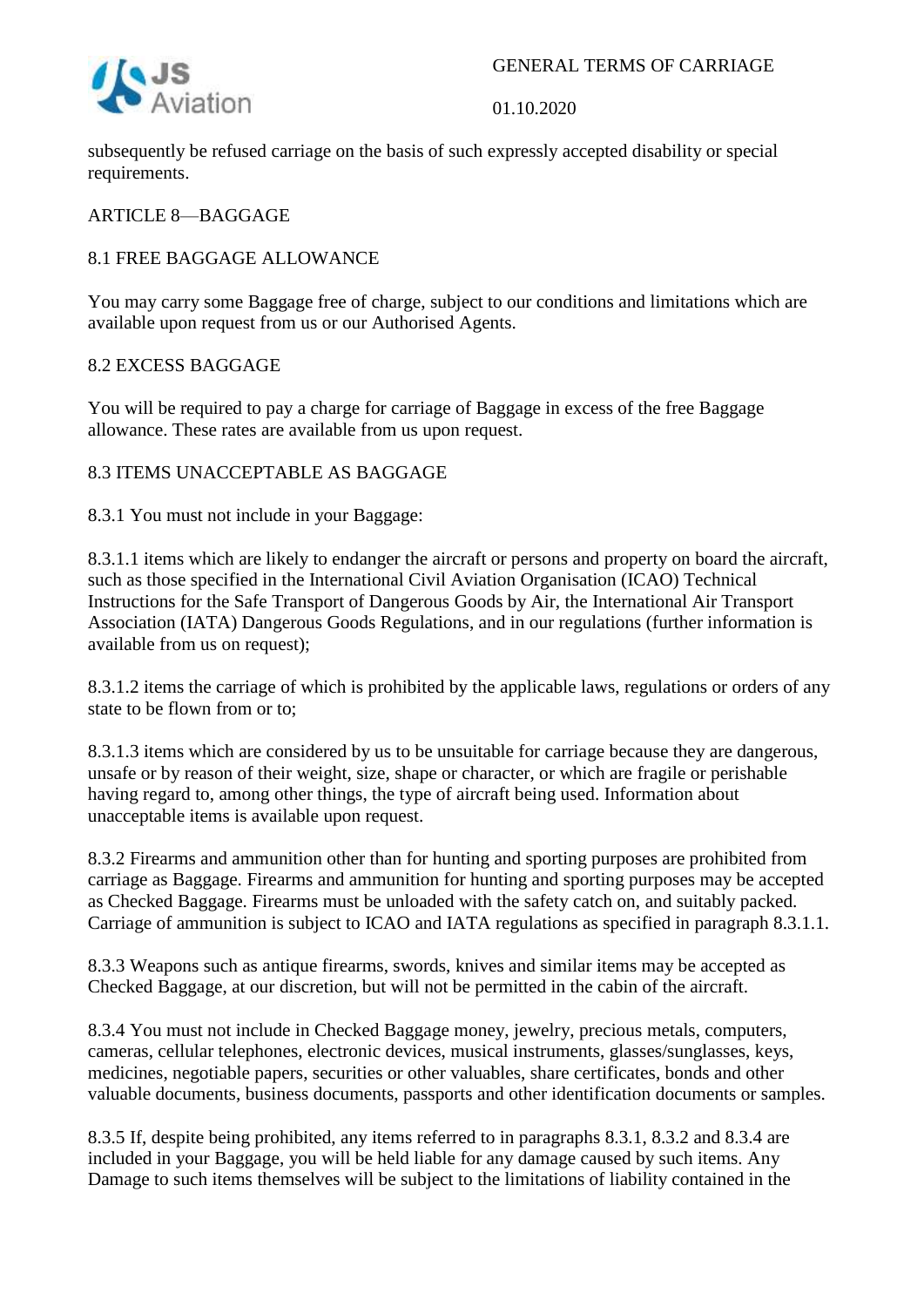

#### 01.10.2020

applicable Convention. We shall have no liability where Damage resulted from the inherent defect, quality or vice of the Baggage.

8.3.6 Except as applicable Finnish law may otherwise require, we are not liable for Damage to your Baggage caused by property contained in the Baggage. Any Passenger whose property causes Damage to another Passenger's Baggage or to the property of JS Aviation shall indemnify us for all losses and expenses incurred by us as a result thereof and be liable for these.

# 8.4 RIGHT TO REFUSE CARRIAGE

8.4.1 Subject to paragraph 8.3.2 and 8.3.3, we will refuse to carry as Baggage the items described in 8.3, and we may refuse further carriage of any such items upon discovery.

8.4.2 We may refuse to carry as Baggage any item because of its size, shape, weight, contents or character, or for safety or operational reasons, or the comfort and convenience of other passengers.

8.4.3 We may refuse to accept Baggage for carriage unless it is in our reasonable opinion properly and securely packed in suitable containers. Information about packaging and containers unacceptable to us is available upon request.

# 8.5 RIGHT OF SEARCH

For reasons of safety and security you permit a search and scan of your person and a search, scan or x-ray of your Baggage. If you are not available, your Baggage may be searched in your absence for the purpose of determining whether you are in possession of or whether your Baggage contains any item described in paragraph 8.3.1 or any firearms, ammunition or weapons, which have not been presented to us in accordance with paragraphs 8.3.2 or 8.3.3. If you are unwilling to comply with such request we may refuse to carry you and your Baggage. In the event a search or scan causes Damage to you, or a search, scan or x-ray causes Damage to your Baggage, we shall not be liable for such Damage unless due to our fault or negligence.

## 8.6 CHECKED BAGGAGE

8.6.1 Upon delivery to us of your Baggage which you wish to check in, we will take custody of, and issue a Baggage Identification Tag for each piece of your Checked Baggage.

8.6.2 Checked Baggage must have your name or other personal identification affixed to it.

8.6.3 Checked Baggage will, whenever possible, be carried on the same aircraft as you, unless we decide for safety, security or operational reasons to carry it on an alternative flight. If your Checked Baggage is carried on a subsequent flight we will deliver it to you, unless applicable law requires you to be present for customs clearance.

## 8.7 UNCHECKED BAGGAGE

8.7.1 Baggage which you carry onto the aircraft must fit under the seat in front of you or in an enclosed storage compartment in the cabin of the aircraft. If your Baggage cannot be stored in this manner, or is of excessive weight, or is considered unsafe for any reason, it must be carried as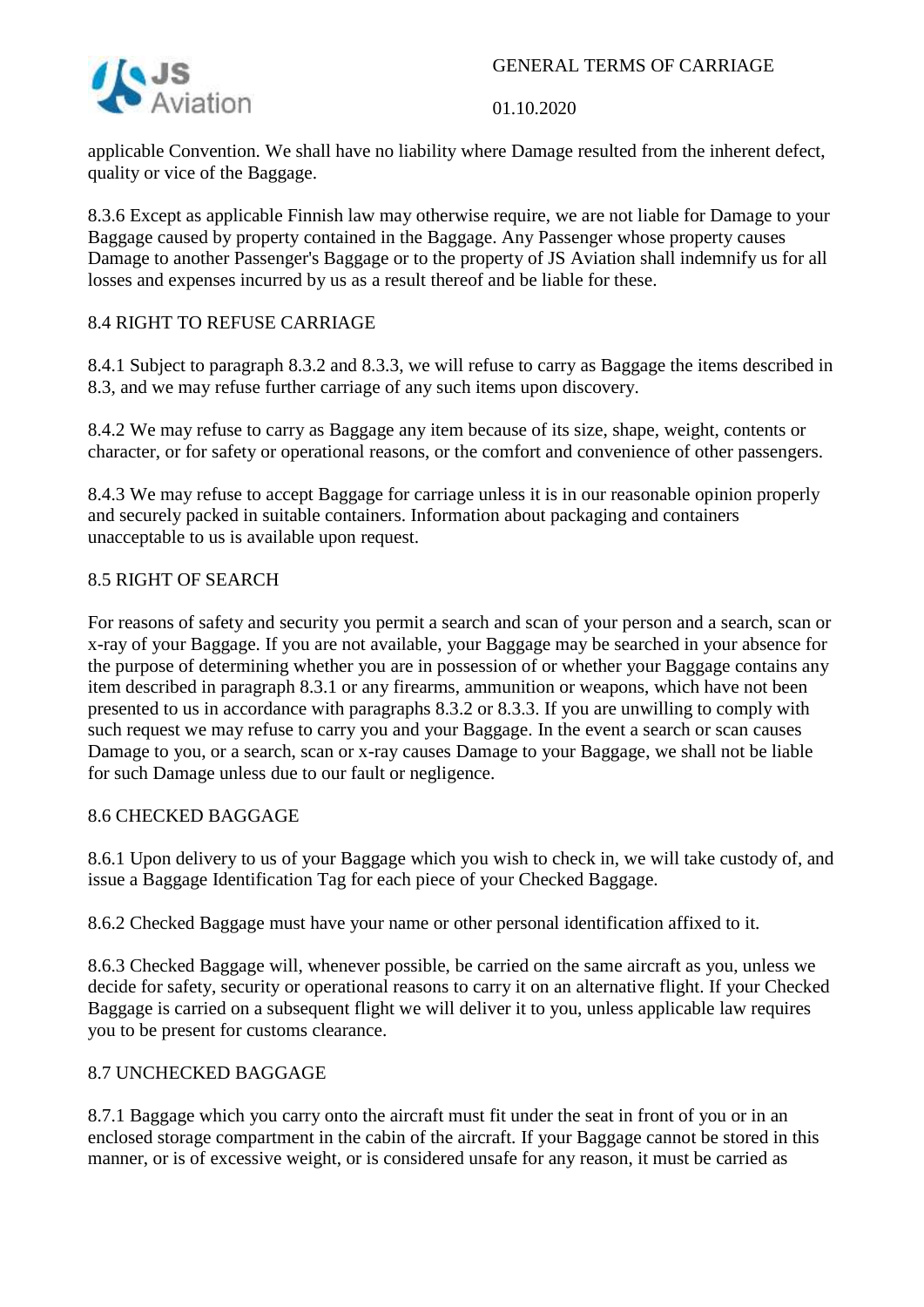

01.10.2020

Checked Baggage. We may specify maximum dimensions and/or weight for Baggage which you carry on to the aircraft.

8.7.2 Objects not suitable for carriage in the cargo compartment (such as delicate musical instruments), and which do not meet the requirements in paragraph 8.8.1 above, will only be accepted for carriage in the cabin compartment if you have given us notice in advance and permission has been granted by us. You may have to pay a separate charge for this service.

# 8.8 COLLECTION AND DELIVERY OF CHECKED BAGGAGE

8.8.1 Subject to paragraph 8.6.3, you are required to collect your Checked Baggage as soon as it is made available at your destination or Stopover. Should you not collect it within a reasonable time, we may charge you a storage fee. Should your Checked Baggage not be claimed within three (3) months of the time it is made available, we may dispose of it without any liability to you.

8.8.2 Only the bearer of the Baggage Check and Baggage Identification Tag is entitled to delivery of the Checked Baggage.

8.8.3 If a person claiming Checked Baggage is unable to produce the Baggage Check and identify the Baggage by means of a Baggage Identification Tag, we will deliver the Baggage to such person only on condition that he or she establishes to our satisfaction his or her right to the Baggage.

#### 8.9 ANIMALS

If we agree to carry your animals they will be carried subject to the following conditions:

8.9.1 You must ensure that animals such as dogs, cats, household birds and other pets, are properly crated and accompanied by valid health and vaccination certificates, entry permits, and other documents required by countries of entry or transit failing which, they will not be accepted for carriage. Such carriage may be subject to additional conditions specified by us, which are available on request.

8.9.2 If accepted as Baggage, the animal, together with its container and food, shall not be included in your free Baggage allowance, but shall constitute excess baggage, for which you will be obliged to pay the applicable rate.

8.9.3 Guide dogs accompanying Passengers with disabilities will be carried free of charge in addition to the normal free baggage allowance, subject to conditions specified by us, which are available on request.

8.9.4 We are not responsible for injury to or loss, sickness or death of an animal which we have agreed to carry unless we have been negligent.

8.9.5 We will have no liability in respect of any such animal not having all the necessary exit, entry, health and other documents with respect to the animal's entry into or passage through any country, state or territory and the person carrying the animal must reimburse us for any fines, costs, losses or liabilities reasonably imposed or incurred by us as a result.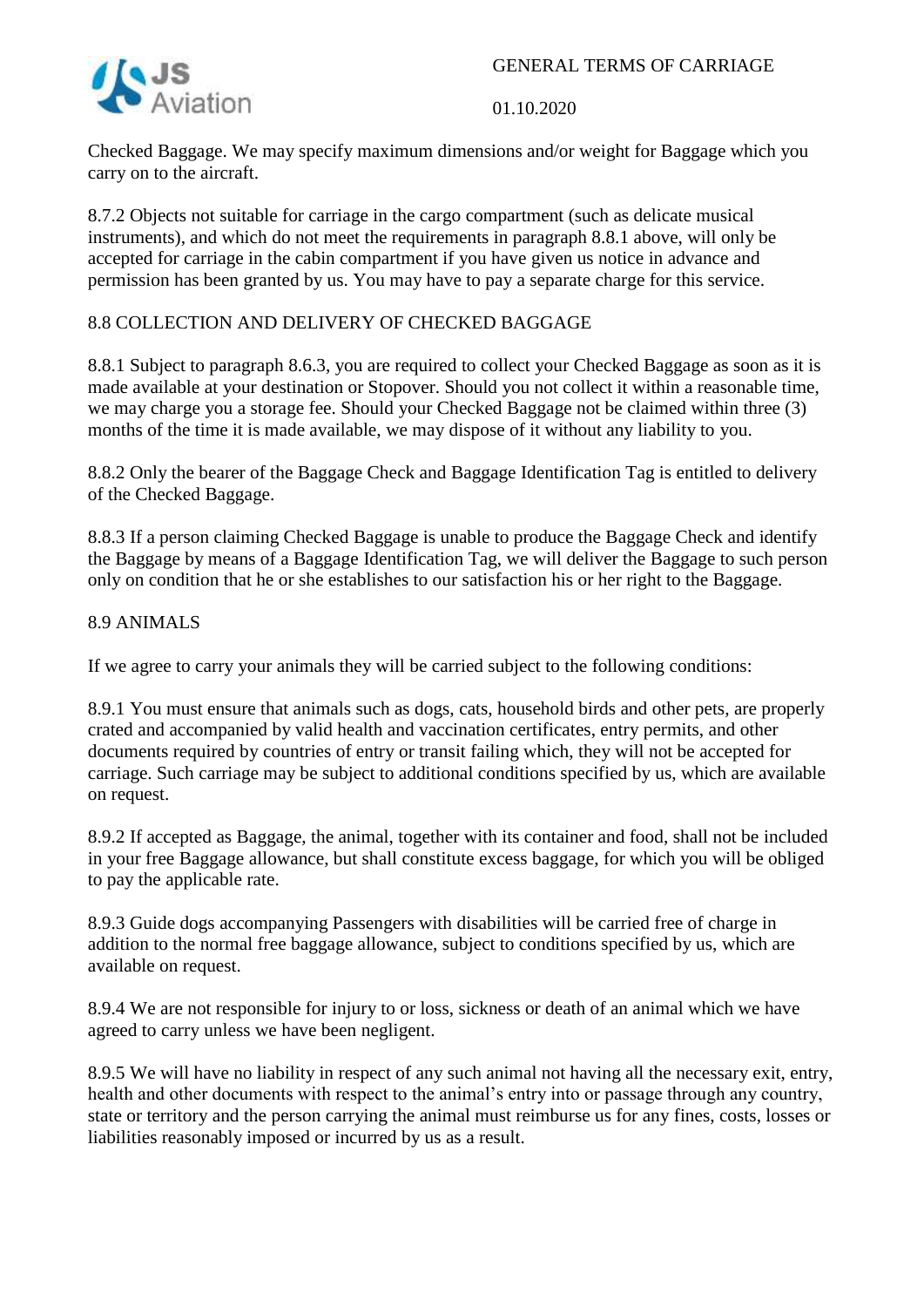

# ARTICLE 9—SCHEDULES AND IRREGULARITIES

# 9.1 SCHEDULES

9.1.1 The flight times shown in timetables may change between the date of publication and the date you actually travel.

9.1.2 Before we accept your booking, we will notify you of the scheduled departure time in effect as of that time. We may need to change the scheduled departure time subsequent to issuance of your Ticket. If you provide us with contact information, we will endeavour to notify you of any such changes.

#### ARTICLE 10—REFUNDS

10.1 We will refund a payment based on agreement if such refundability has been defined in the charter agreement or shuttle flight confirmation & receipt.

#### 10.2 CURRENCY

We reserve the right to make a refund in the same manner and the same currency used to pay for the Ticket.

#### ARTICLE 11—CONDUCT ABOARD AIRCRAFT

#### 11.1 GENERAL

If in our reasonable opinion you conduct yourself aboard the aircraft so as to endanger the aircraft or any person or property on board, or obstruct the crew in the performance of their duties, or fail to comply with any instructions of the crew including but not limited to those with respect to smoking, alcohol or drug consumption, or behave in a manner which causes discomfort, inconvenience, damage or injury to other passengers or the crew, we may take such measures as we deem reasonably necessary to prevent continuation of such conduct, including restraint. You may be disembarked and refused onward carriage at any point, and may be prosecuted for offences committed on board the aircraft.

## 11.2 ELECTRONIC DEVICES

For safety reasons, we may forbid or limit operation aboard the aircraft of electronic equipment, including, but not limited to, cellular telephones, laptop computers, portable recorders, portable radios, CD and MP3 players, electronic games or transmitting devices, including radio controlled toys and walkie-talkies. Operation of hearing aids and heart pacemakers is permitted.

## ARTICLE 12—ARRANGEMENTS FOR ADDITIONAL SERVICES

12.1 If we make arrangements for you with any third party to provide any services other than carriage by air, or if we issue a ticket or voucher relating to transportation or services (other than carriage by air) provided by a third party such as hotel reservations or car rental, in doing so we act only as your agent. The terms and conditions of the third party service provider will apply. We shall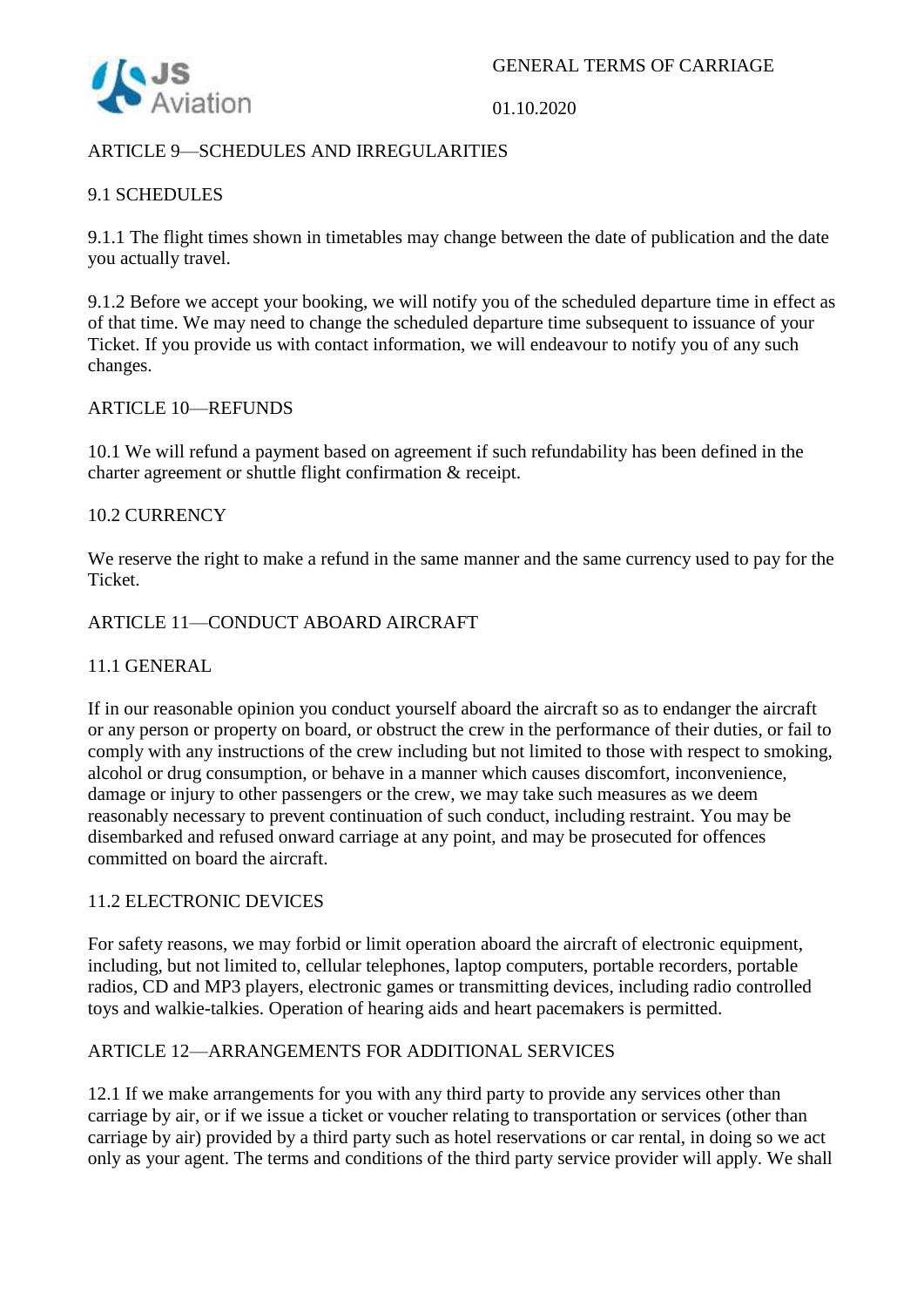

have no liability to you for such services except for negligence on our part in making such arrangements.

12.2 If we are also providing surface transportation to you, other conditions may apply to such surface transportation. Such conditions are available from us upon request.

# ARTICLE 13—ADMINISTRATIVE FORMALITIES

# 13.1 GENERAL

13.1.1 You are responsible for obtaining all required travel documents and visas and for complying with all laws, regulations, orders, demands and travel requirements of countries to be flown from, into or through which you transit.

13.1.2 We shall not be liable for the consequences to any passenger resulting from his or her failure to obtain such documents or visas or to comply with such laws, regulations, orders, demands, requirements, rules or instructions.

## 13.2 TRAVEL DOCUMENTS

Prior to travel, you must present all exit, entry, health and other documents required by law, regulation, order, demand or other requirement of the countries concerned, and permit us to take and retain copies thereof. We reserve the right to refuse carriage if you have not complied with these requirements, or your travel documents do not appear to be in order.

#### 13.3 REFUSAL OF ENTRY

If you are denied entry into any country, you will be responsible to pay any fine or charge assessed against us by the Government concerned and for the cost of transporting you from that country. The fare collected for carriage to the point of refusal or denied entry will not be refunded by us.

## 13.4 PASSENGER RESPONSIBLE FOR FINES, DETENTION COSTS, ETC.

If we are required to pay any fine or penalty or to incur any expenditure by reason of your failure to comply with laws, regulations, orders, demands or other travel requirements of the countries concerned or to produce the required documents, you shall reimburse us on demand, any amount so paid or expenditure so incurred. We may apply towards such payment or expenditure the value of any unused carriage on your ticket, or any of your funds in our possession.

#### 13.5 CUSTOMS INSPECTION

If required, you shall attend inspection of your Baggage, by customs or other Government officials. We are not liable to you for any loss or damage suffered by you in the course of such inspection or through your failure to comply with this requirement.

#### 13.6 SECURITY INSPECTION

You shall submit to any security controls by Governments, airport officials, Carriers or by us.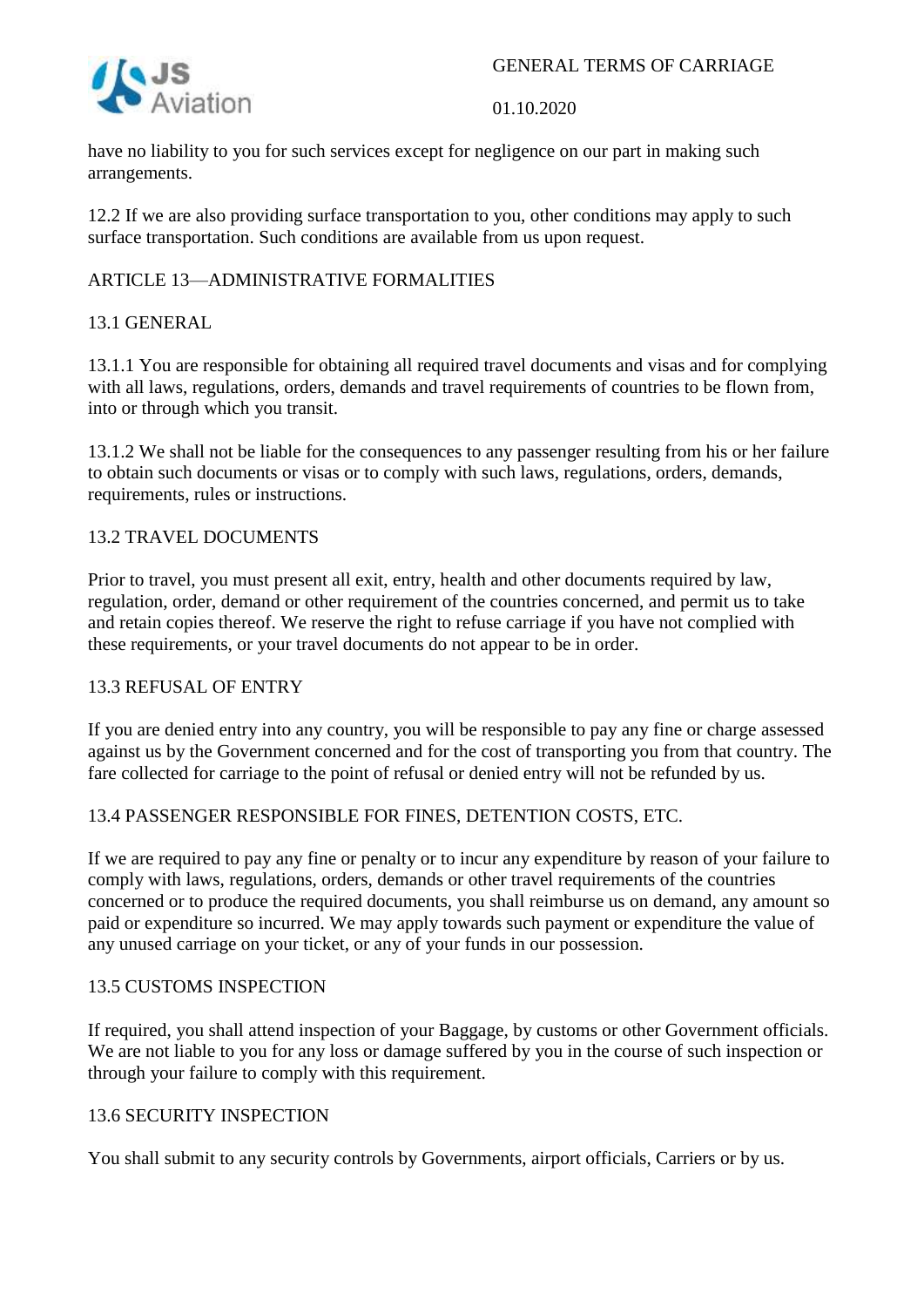

01.10.2020

# ARTICLE 14 - NOT APPLICABLE

# ARTICLE 15—LIABILITY FOR DAMAGE

15.1 The liability of JS Aviation and each Carrier involved in your journey will be determined by its own Conditions of Carriage. Our liability provisions are as follows:

15.1.1 Liability limits for Damage to Passengers and their Baggage

15.1.1(a) Compensation in the case of death or injury Liability is limited to the level of the liability insurance of the aircraft used in the operation.

15.1.1(d) Destruction, loss or other Damage to Baggage and Baggage delays In the case of Checked Baggage, JS Aviation is liable even if not at fault, unless the Baggage was defective. In the case of Unchecked Baggage, JS Aviation is liable only if at fault. In case of Baggage delay, JS Aviation is liable for Damage unless it took all reasonable measures to avoid the damage or it was impossible to take such measures. The liability in the case of destruction, loss or other Damage to Baggage or Baggage delay is limited to the amount indicated on the liability insurance of the aircraft used in the operation.

15.1.2 Other terms and disclaimers:

15.1.2(a) Any liability we have for Damage will be reduced by any negligence on your part which causes or contributes to the Damage in accordance with applicable law.

15.1.2(b) We are not liable for any Damage arising from our compliance with applicable laws or Government rules and regulations, or from your failure to comply with the same.

15.1.2 (c) Except where other specific provision is made in these Conditions of Carriage, we shall be liable to you only for recoverable compensatory damages for proven direct losses and, to the extent permitted by applicable law, you agree that we shall not be liable for indirect, consequential, or any other form of non-compensatory damages.

15.1.2 (d) We are not liable for any Damage caused by your Baggage. You shall be responsible for any Damage caused by your Baggage to other persons or property, including our property.

15.1.2 (e) You must not pack in your Checked Baggage articles not permitted to be contained in Checked Baggage under 8.3, including fragile or perishable items, items having a special value or personal essential items, such as money, jewellery, precious metals, computers, cameras, cellular telephones, electronic devices, musical instruments, glasses/sunglasses, keys, medicines, negotiable papers, securities, or other valuables, share certificates, bonds and other valuable documents, business documents, passports and other identification documents, or samples. We will not be liable for any damage, loss or consequence of you packing these items in your baggage.

15.1.2 (f) We are not responsible for any illness, injury or disability, including death, attributable to your physical condition or for the aggravation of such condition. We are not liable for the transmission of any medical condition to you from other passengers before, after or during our flights.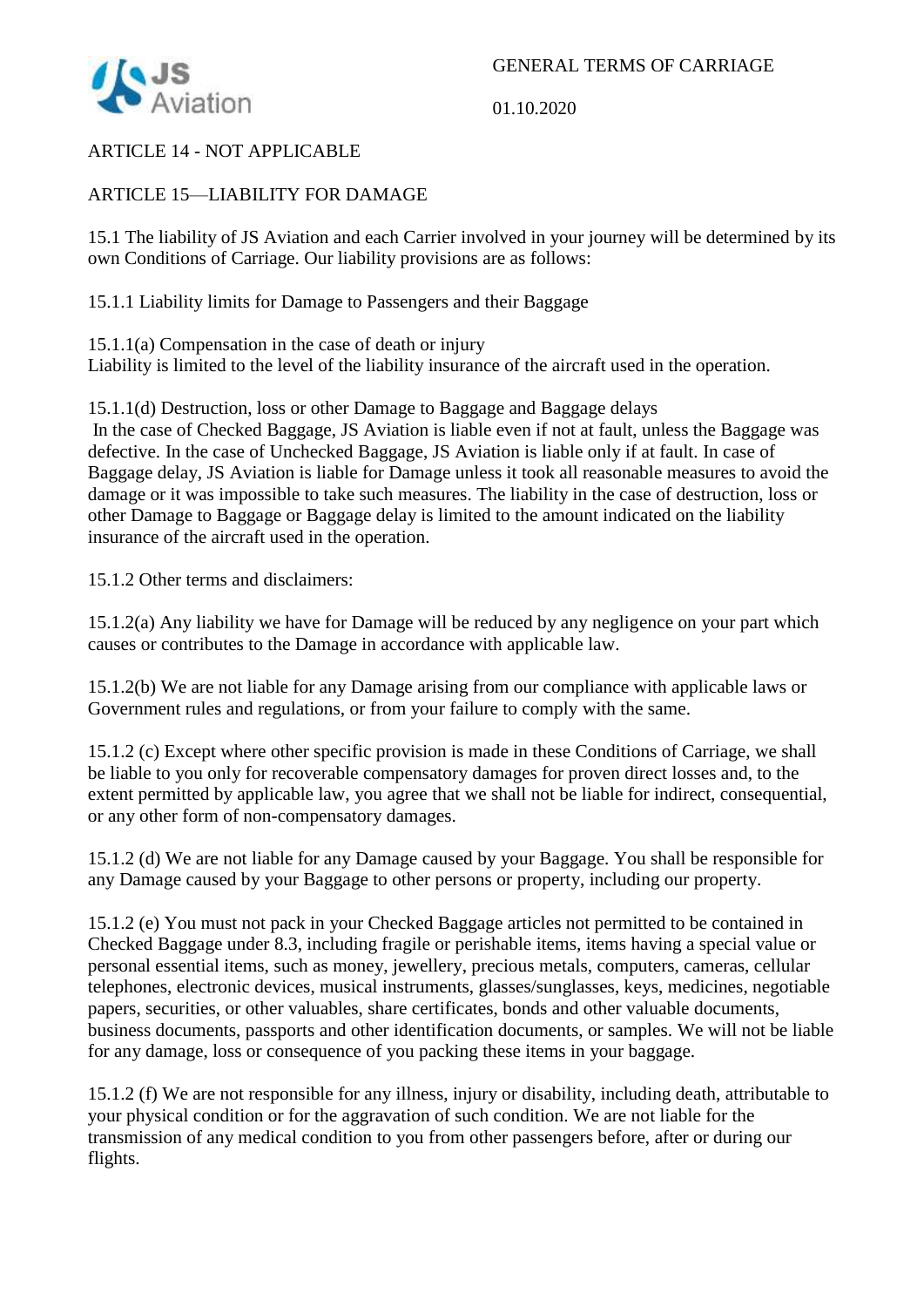

01.10.2020

15.1.2 (g) The contract of carriage, including these Conditions of Carriage and exclusions or limits of liability, applies to our Authorised Agents, servants, employees and representatives to the same extent as they apply to us. The total amount recoverable from us and from such Authorised Agents, employees, representatives and persons shall not exceed the amount of our own liability, if any.

15.1.2 (h) Nothing in these Conditions of Carriage shall waive any exclusion or limitation of our liability under the Convention or applicable laws unless otherwise expressly stated.

# ARTICLE 16—TIME LIMITATION ON CLAIMS AND ACTIONS

## 16.1 NOTICE OF CLAIMS

Acceptance of Baggage by the bearer of the Baggage Check without complaint at the time of delivery is sufficient evidence that the Baggage has been delivered in good condition and in accordance with the contract of carriage, unless you prove otherwise.

If you wish to file a claim or an action regarding Damage to Checked Baggage, you must notify us as soon as you discover the Damage, and at the latest, within seven (7) Days of receipt of the Baggage. If you wish to file a claim or an action regarding delay of Checked Baggage, you must notify us within twenty-one (21) Days from the date the Baggage has been placed at your disposal. Every such notification must be made in writing.

## 16.2 LIMITATION OF ACTIONS

Any right to Damages shall be extinguished if an action is not brought within two years of the date of arrival at destination, or the date on which the aircraft was scheduled to arrive, or the date on which the carriage stopped. The method of calculating the period of limitation shall be determined by the law of the court where the case is heard.